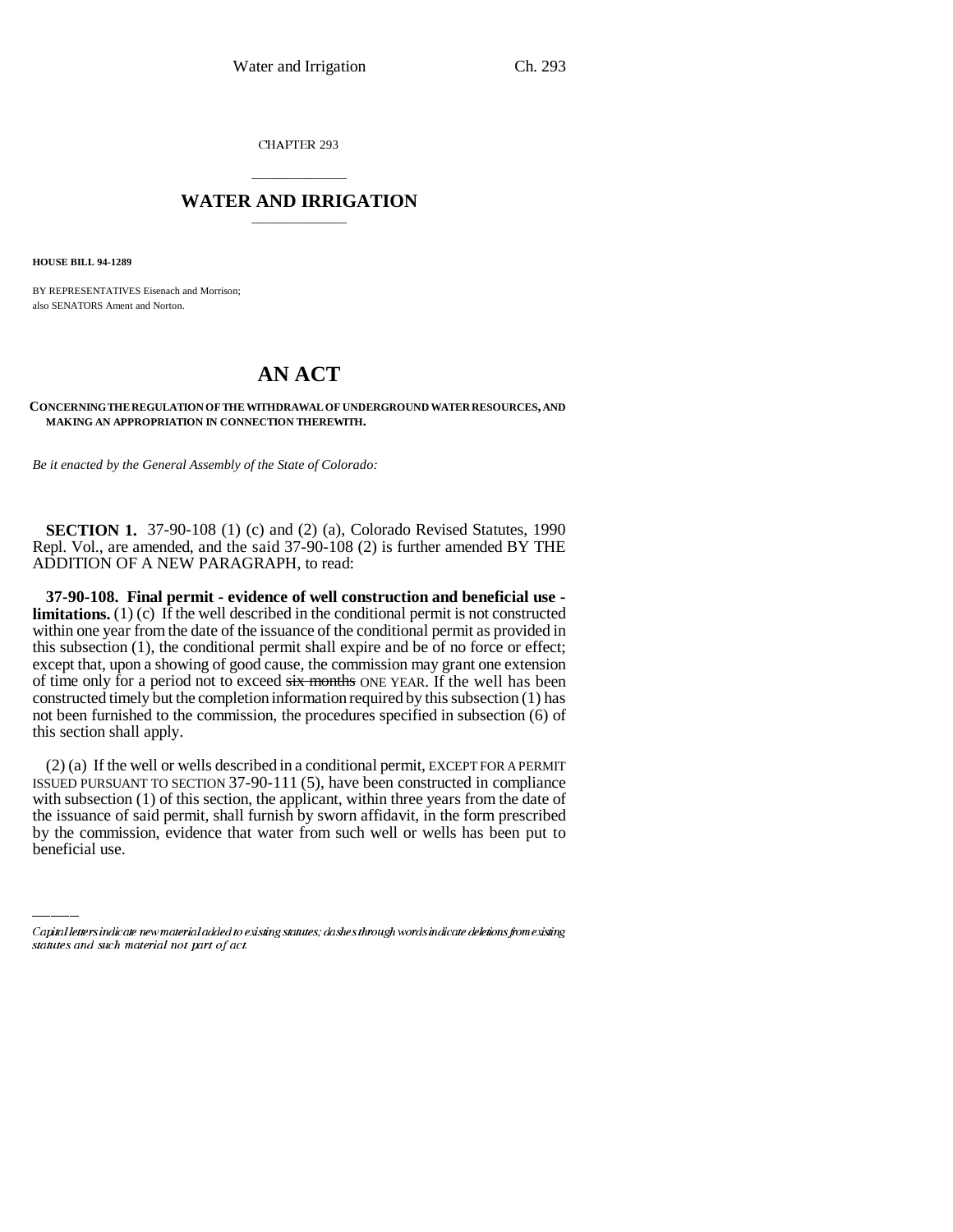### Ch. 293 Water and Irrigation

(d) IF THE WELL DESCRIBED IN A CONDITIONAL PERMIT ISSUED PURSUANT TO SECTION 37-90-111 (5) HAS BEEN CONSTRUCTED IN COMPLIANCE WITH SUBSECTION (1) OF THIS SECTION, THE APPLICANT SHALL FILE A NOTICE WITH THE COMMISSION OF COMMENCEMENT OF BENEFICIAL USE ON A FORM PRESCRIBED BY THE COMMISSION WITHIN THIRTY DAYS AFTER THE FIRST BENEFICIAL USE OF ANY WATER WITHDRAWN FROM SUCH WELL.

**SECTION 2.** The introductory portion to 37-90-110 (1) and 37-90-110 (1) (f), Colorado Revised Statutes, 1990 Repl. Vol., are amended to read:

**37-90-110. Powers of the state engineer.** (1) In the administration and enforcement of this article and in the effectuation of the policy of this state to conserve its designated ground water resources and for the protection of vested rights, the state engineer is empowered:

(f) To take such action as may be required to enforce compliance with any regulation, control, or order established by the ground water commission as provided for under PROMULGATED PURSUANT TO the provisions of this article.

**SECTION 3.** 37-90-111 (1), Colorado Revised Statutes, 1990 Repl. Vol., as amended, is amended BY THE ADDITION OF A NEW PARAGRAPH to read:

**37-90-111. Powers of the ground water commission - limitations.** (1) In the administration and enforcement of this article and in the effectuation of the policy of this state to conserve its designated ground water resources and for the protection of vested rights and except to the extent that similar authority is vested in ground water management districts pursuant to section 37-90-130 (2), the ground water commission is empowered:

(h) TO ADOPT RULES NECESSARY TO CARRY OUT THE PROVISIONS OF THIS ARTICLE.

**SECTION 4.** 37-90-115, Colorado Revised Statutes, 1990 Repl. Vol., is amended to read:

**37-90-115. Judicial review of actions of the ground water commission or the state engineer.** (1) (a) Any party, including a ground water management district, adversely affected or aggrieved by any decision or act of the ground water commission, EXCEPT FOR THE ADOPTION OF RULES, under the provisions of this article or by a decision or act of the state engineer under section 37-90-110 may take an appeal to the district court in the county wherein the water rights or wells involved are situated.

 $(2)$  (b) (I) The notice of such appeal shall be served by the appellant upon the state engineer or the commission and all interested parties within thirty days after the notice of such decision or act and, unless such appeal is taken within said time, the action of the state engineer or the commission shall be final and conclusive. For purposes of service only, "all interested parties" shall be limited to those parties which appeared at, and were granted party status in, any administrative hearing held by the commission or state engineer concerning the decision or act from which the appeal is taken. If no administrative hearing has been held, notice of such appeal shall be given by publication pursuant to section 37-90-112.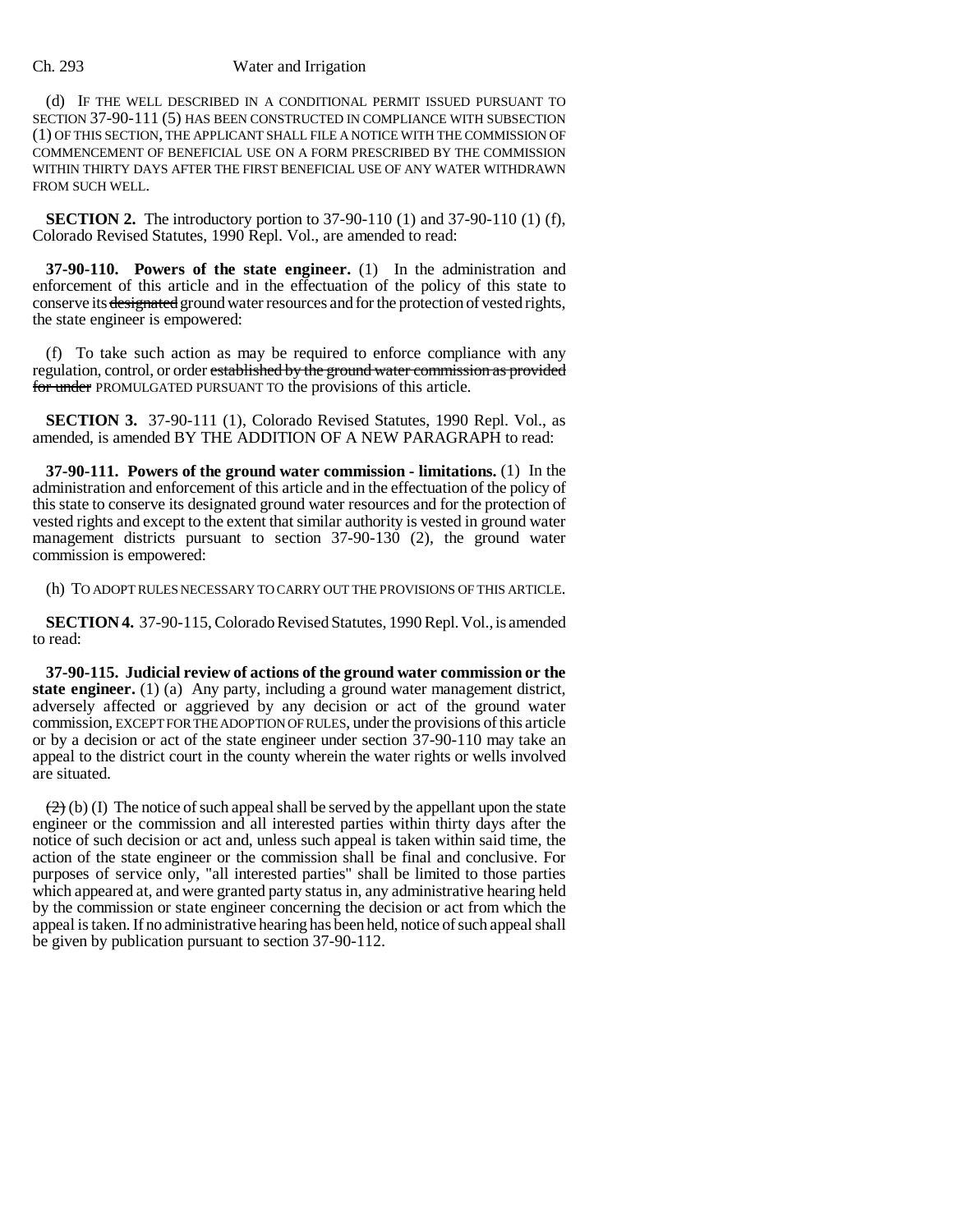$\left(\frac{1}{2}\right)$  (II) Notice of such appeal, proof of service, and docketing of the appeal in the district court shall be accomplished in the same manner as any other civil suit originally commenced in the district courts of this state. Costs shall be charged to the appellant as in any other civil suit.

 $\left(4\right)$  (III) Proceedings upon appeal shall be de novo; except that evidence taken in any administrative proceeding appealed from may be considered as original evidence, subject to legal objection, as if said evidence were originally offered in such district court.

 $(5)$  (IV) It is the duty of the commission or the state engineer, upon being served with a notice of appeal pursuant to this section, to transmit to the district court to which the appeal is taken the papers, maps, plats, field notes, orders, decisions, and other available data affecting the matter in controversy or certified copies thereof, which certified copies shall be admitted in evidence as of equal validity with the originals.

 $(6)$  (V) For the purpose of maximizing continuity in the disposition of designated ground water cases, on or before January 10 of each year, the supreme court shall designate or redesignate a designated ground water judge for each designated ground water basin, who shall be selected from a judicial district within which some part of that designated ground water basin lies, and any vacancy that occurs during such year shall be filled by designation of the supreme court. The services of each designated ground water judge shall be in addition to his SUCH JUDGE'S regular duties as a district judge but shall take priority over such regular duties, and the schedules of the district judges in each such judicial district shall be arranged and adjusted so that the designated ground water judge shall be free to hear designated ground water cases. All cases relating to designated ground water which are filed in each judicial district shall be assigned to the designated ground water judge, and all proceedings regarding said cases shall be heard by the designated ground water judge. If it becomes necessary during any year for the proper handling of designated ground water cases in any judicial district, the supreme court shall designate one or more additional designated ground water judges from that judicial district or may make temporary assignments of other judges to hear such cases.

(2) ANY PARTY ADVERSELY AFFECTED OR AGGRIEVED BY A RULE ADOPTED BY THE GROUND WATER COMMISSION MAY TAKE AN APPEAL PURSUANT TO SECTION 24-4-106, C.R.S.

**SECTION 5.** Article 90 of title 37, Colorado Revised Statutes, 1990 Repl. Vol., as amended, is amended BY THE ADDITION OF A NEW SECTION to read:

**37-90-143. Owners of well permits - update for name and address.** (1) EFFECTIVE JULY 1, 1994, ANY OWNER OF AN UNEXPIRED WELL PERMIT ISSUED PURSUANT TO THIS ARTICLE OR ARTICLE 92 OF THIS TITLE WHO CHANGES A NAME OR MAILING ADDRESS FROM THAT ON FILE WITH THE OFFICE OF THE STATE ENGINEER SHALL FILE AN UPDATE TO THE NAME OR MAILING ADDRESS WITH THE STATE ENGINEER BY JANUARY 1, 1995, ON A FORM PRESCRIBED BY THE STATE ENGINEER.

(2) EFFECTIVE JANUARY 1, 1995, ANY OWNER OF AN UNEXPIRED WELL PERMIT ISSUED PURSUANT TO THIS ARTICLE OR ARTICLE 92 OF THIS TITLE WHO CHANGES A